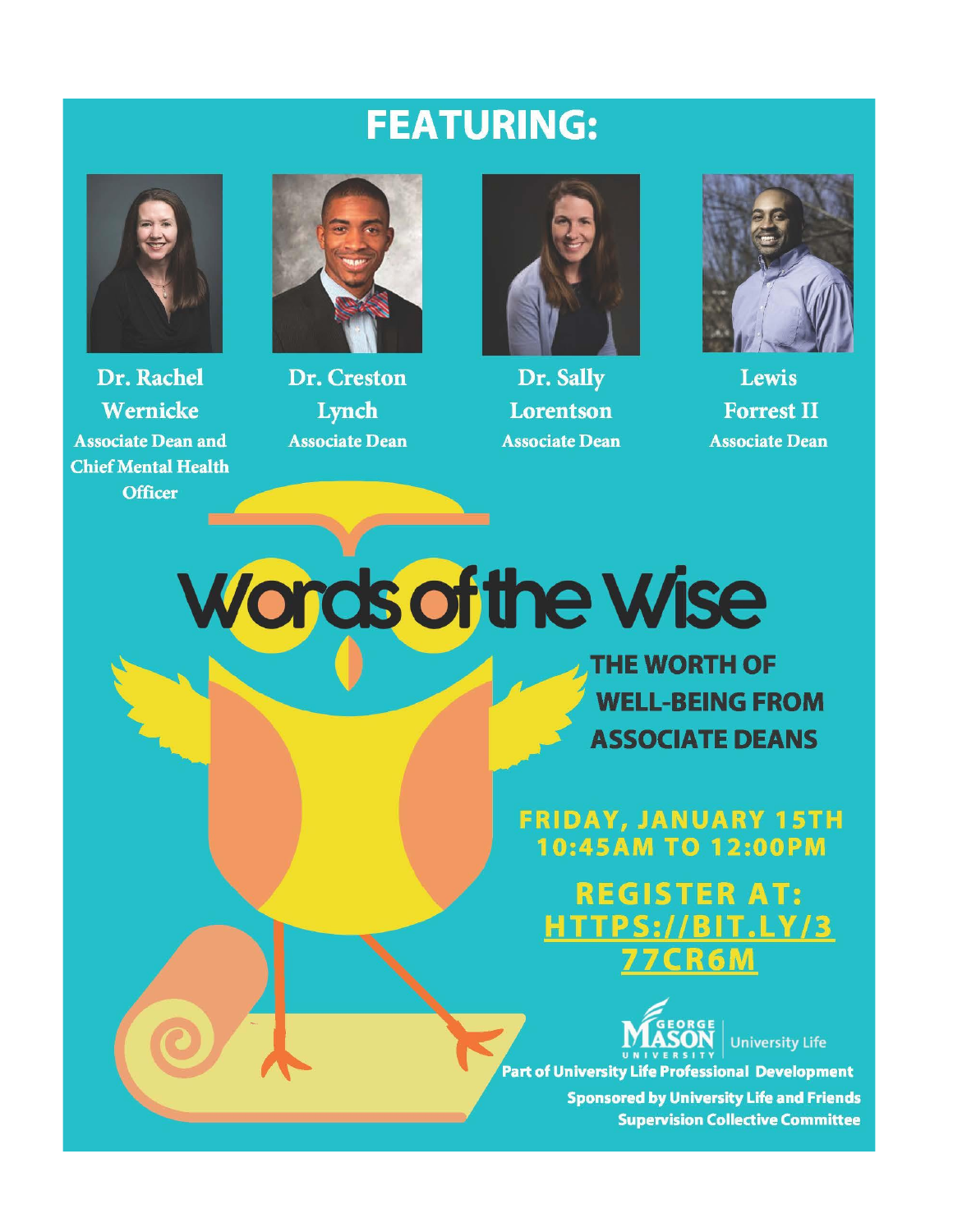## Meet the Panelists



**Dr. Rachel Wernicke** is a clinical psychologist serving as Associate Dean and Chief Mental Health Officer in the division of University Life at Mason. She completed her doctoral degree in psychology at American University and her clinical training at Massachusetts General Hospital/Harvard Medical School. Dr. Wernicke has worked in higher education mental health for more than 15 years, serving in various leadership roles. Areas of clinical expertise include college student mental health, anxiety disorder treatment, and trauma. At Mason, she works on several mental health initiatives including implementation of a public health approach to suicide prevention and increasing access to inclusive mental health services to under-served populations.



**Dr. Creston Lynch** is an Associate Dean for University Life. He works directly with the Center for Culture, Equity, and Empowerment (CCEE); The Women and Gender Studies Center; University Life Faculty Fellows Program; and Coalition Building and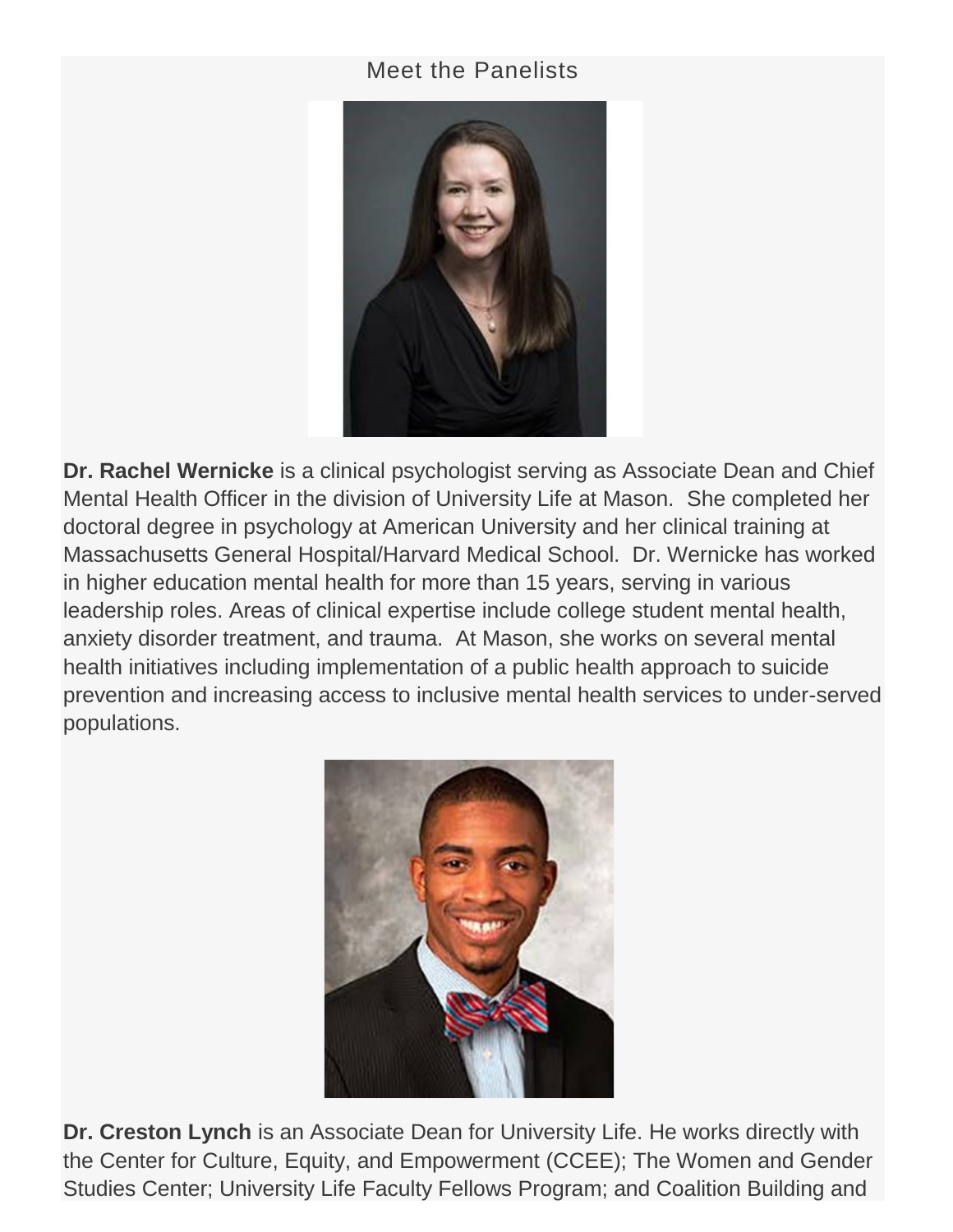Diversity Education. He is also an adjunct instructor in the Higher Education Program at Mason. He previously worked at Southern Methodist University as the Director of Multicultural Student Affairs/Deputy Title IX Coordinator. There, he was responsible for the oversight of programmatic support for students of color as well as campus wide diversity and social justice programs and initiatives.

He served in previous positions at the University of Alabama at Birmingham, Western Kentucky University and Clemson University working in various functional areas including diversity programs, fraternity and sorority life, leadership and civic engagement.

Creston received his B.A. in Communication and M.A. in Liberal Studies from the University of Memphis. He holds a Certificate of Advanced Graduate Studies in Organizational Dynamics from SMU, and a Ph.D. in Higher Education Administration from the University of North Texas.



**Dr. Sally Sagen Lorentson** is an Associate Dean in University Life in her tenth year at Mason and uses she/her pronouns. Dr. Lorentson earned a doctorate in higher education from the George Washington University and has engaged in research centered on student alcohol and drug use and student transitions to college, along with work on scholar-practitioners in student affairs and parenting by student affairs staff. During her career at Mason, Sally has worked with programs to support student success in new student programs, family programs, contemporary student services, coaching and advising, and student conduct. Prior to Mason, her experience includes work in student activities, student government and organizations, residence